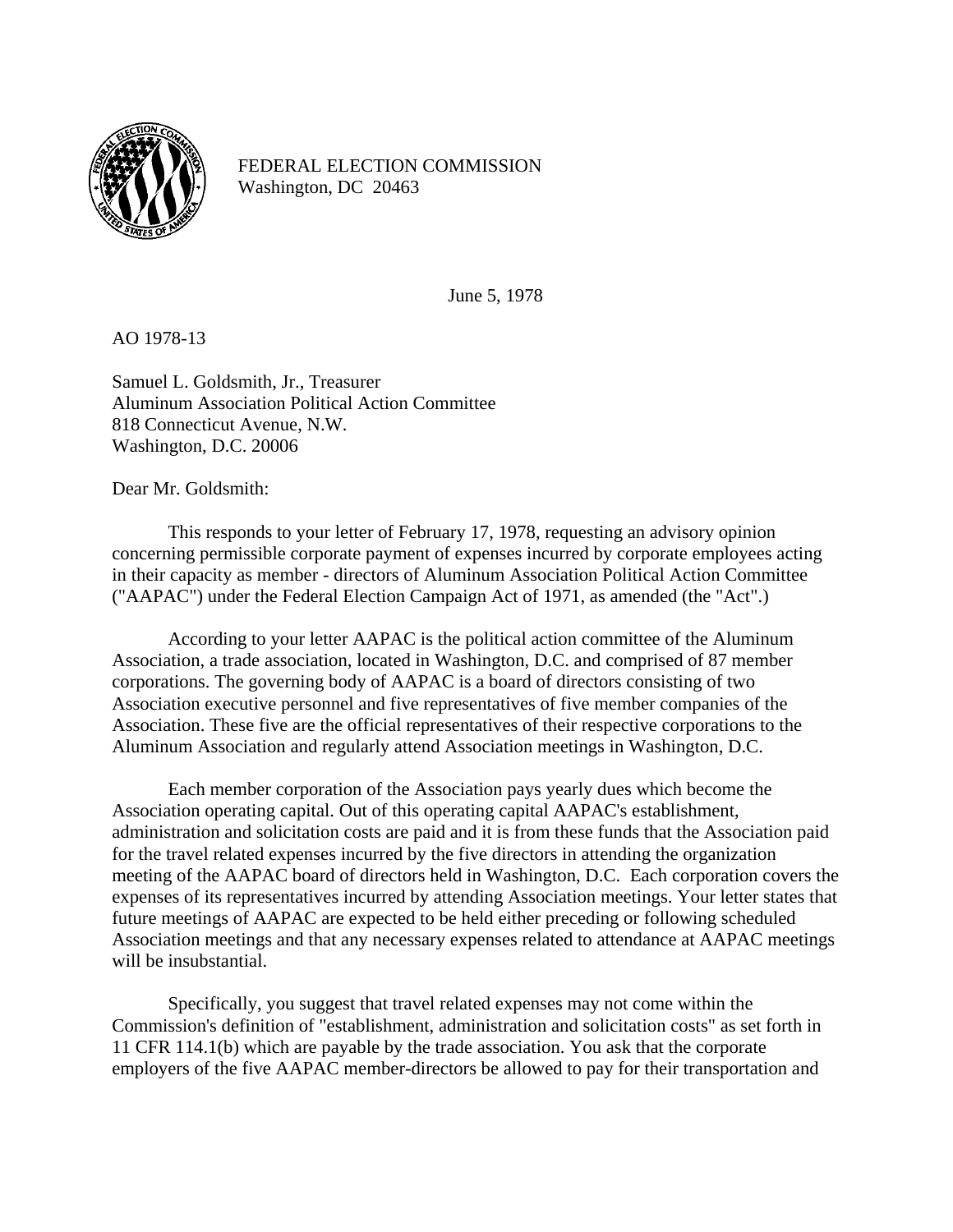living expenses when attending AAPAC meetings, and that such payments not be considered as corporate contributions to AAPAC.

 As you are aware, 2 U.S.C. 441b prohibits a corporation from making a "contribution or expenditure" in connection with Federal elections, but further provides that "contribution or expenditure" does not include "the establishment, administration and solicitation of contributions to a separate segregated fund to be utilized for political purposes by a corporation . . . [or] membership organization." 441b(b)(2)(C). Section 114.1(b) of the Commission's regulations defines these costs as the cost of office space, phones, salaries, utilities, supplies, legal and accounting fees, fundraising and other expenses incurred in setting up and running a separate segregated fund established by fund of corporation, labor organization, membership organization cooperative or corporation without capital stock.

 The Commission concludes that travel related expenses of the five members incurred by coming to Washington, D.C. for the purpose of establishing or formally organizing AAPAC or for meeting and decision making for AAPAC would come within 114.1(b) since these are expenses incurred in "setting up and running" a political action committee. As such these expenses should be paid, as was done for the initial organization meeting, by the Aluminum Association.

 However, where AAPAC meetings coincide with regular Aluminum Association meetings; that is, as stated in your letter those held either before or after scheduled Association meetings; and the costs incurred due to the AAPAC meeting are incidental to costs incurred by members in order to carry on general trade association business, the costs may be considered incidental to the cost of AAPAC administration. Just as a corporation is not precluded from giving incidental aid, which entails incidental expenditures, to solicitations made by a trade association (see Re: AOR 1976-63, copy enclosed), a corporate member of a trade association is not precluded from making incidental expenditures regarding administration of the trade association's separate, segregated political fund (PAC).[\\*](#page-1-0) Under the above described circumstances the five corporate members of the Association can pay the travel costs of the five member-directors of AAPAC, and the Association need not reimburse the corporations for those incidental costs related to the administration of AAPAC.

 $\overline{a}$ 

<span id="page-1-0"></span><sup>\*</sup> The language of Commission regulation 114.5(b) regarding use of treasury monies for costs of establishment, administration, and solicitation of contributions to the sponsor's own separate segregated fund does not vitiate the rationale and holding that incidental expenses can be paid by a corporate member of a trade association on behalf of that association's separate segregated fund. (See Federal Election Regulations, Communication from the Chairman, Federal Election Commission, H.R. Doc. No. 95-44, 95th Cong., 1st Session 114 (1977)).